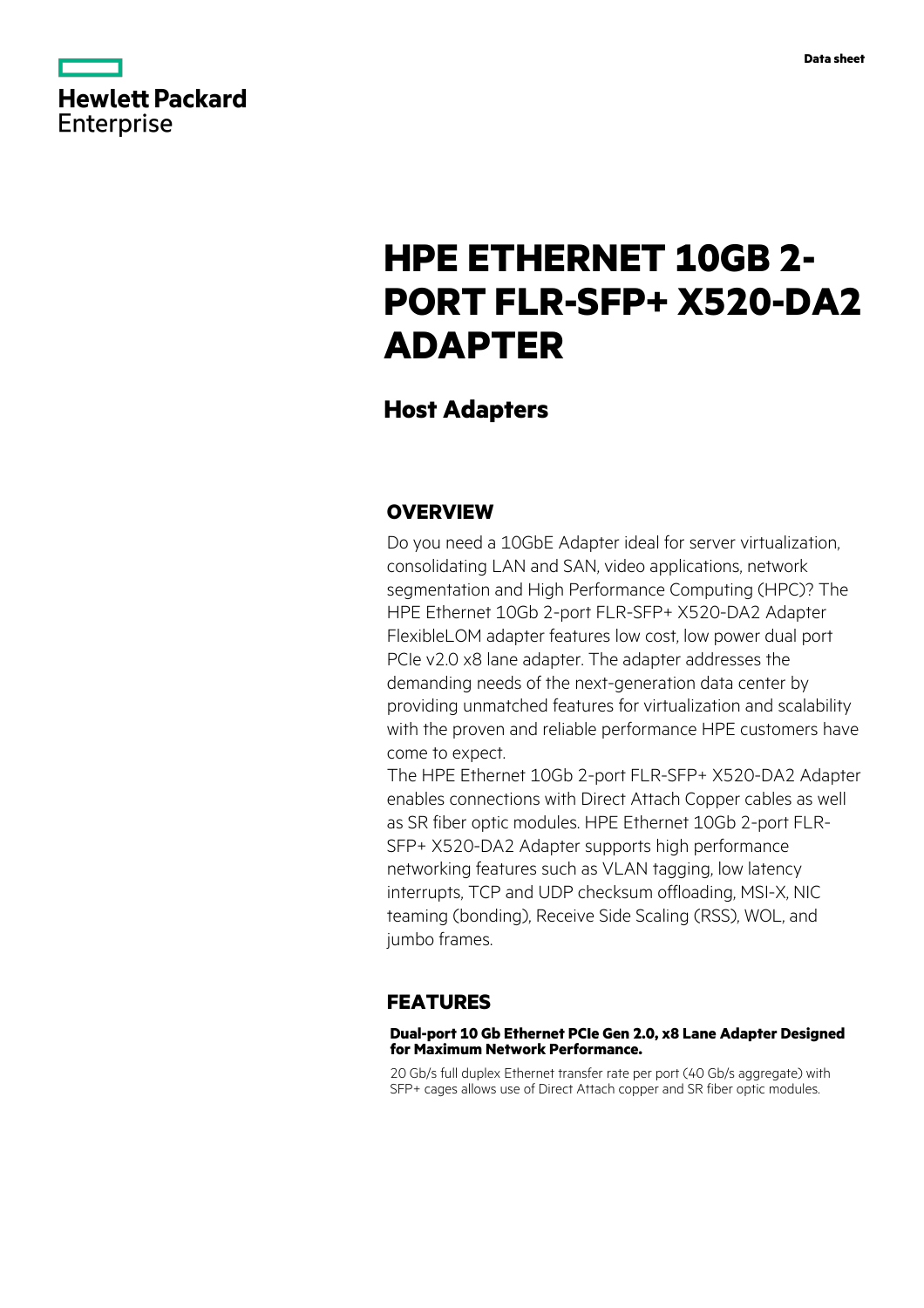Intel Virtualization Technology for Connectivity (VT-c) with VMDq and SR-IOV supports VMware NetQueue and Microsoft VMQ helping to meet the performance demands of consolidated virtual workloads.

Supports Wake-on-LAN (WOL) at 1Gb and has PXE , MSI-X support, Teaming, and IPv6.

Adapter supports Hewlett Packard Enterprise Sea of Sensors 3D Technology.

New I/O technologies reduce system power, increases I/O performance and reduces I/O latency.

# **Technical specifications HPE Ethernet 10Gb 2-port FLR-SFP+ X520-DA2 Adapter**

| Technology | Network processor                                                                                                                                               |
|------------|-----------------------------------------------------------------------------------------------------------------------------------------------------------------|
| Warranty   | Maximum: The remaining warranty of the HPE product in which it is installed (to a maximum three-year,<br>limited warranty). Minimum: One year limited warranty. |